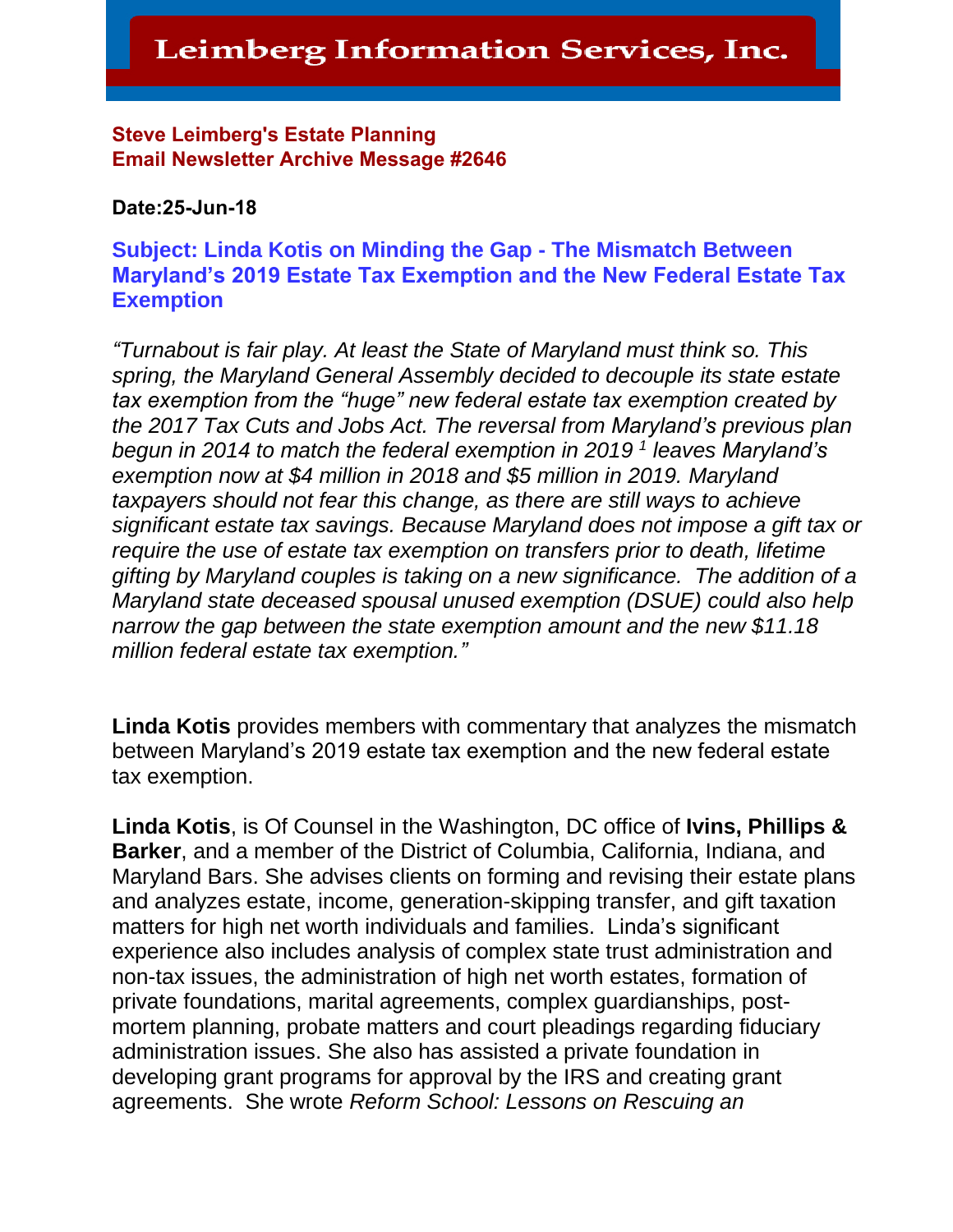*Undesirable Tax Plan after Death* for LISI (April 27, 2017), and is author of articles in *Probate & Property* magazine, *Washington Lawyer*, *Bloomberg BNA Daily Tax Report*, and *Wealth Strategies Journal*. She has made presentations at the American Bar Association, the District of Columbia Bar, and law firm briefings.

Here is her commentary:

# **EXECUTIVE SUMMARY:**

Jesse and Rebecca are thrilled to be living in their new Maryland home and consider themselves patriots. But, they are not keen on paying more than their fair share of taxes and are wondering what estate planning options are available to them, now that Maryland has changed its estate tax laws. This commentary discusses recent changes in Maryland law decoupling the state estate tax exemption from the new federal estate tax exemption and offers some strategies to reduce potential estate tax liability under the new law. While the article focuses on Maryland law, these strategies may also be useful for taxpayers in other states with an estate tax and an exemption amount that does not match the federal exemption.

# **FACTS:**

Maryland SB 646, enacted on April 5, 2018, sets the state estate tax exemption amount at \$5 million for the estates of decedents dying on or after January 1, 2019. $2$  For decedents dying during 2018, the amount of the state estate tax exemption is \$4.0 million.<sup>3</sup> The exemption amount will not be indexed for inflation.

Maryland has also added state-level portability of the decedent's remaining exemption amount for use by the surviving spouse. 4 As with the federal deceased spousal unused exemption (DSUE) now in place, this means that if the first spouse to die does not use his entire Maryland state estate tax exemption, the executor of his estate may permit the surviving spouse's estate to later use his unused exemption. What do these changes mean for Maryland couples?

## **COMMENT:**

Let's take a look at Jesse and Rebecca, a husband and wife who moved in 2017 from Los Angeles to Baltimore City after Rebecca was offered her own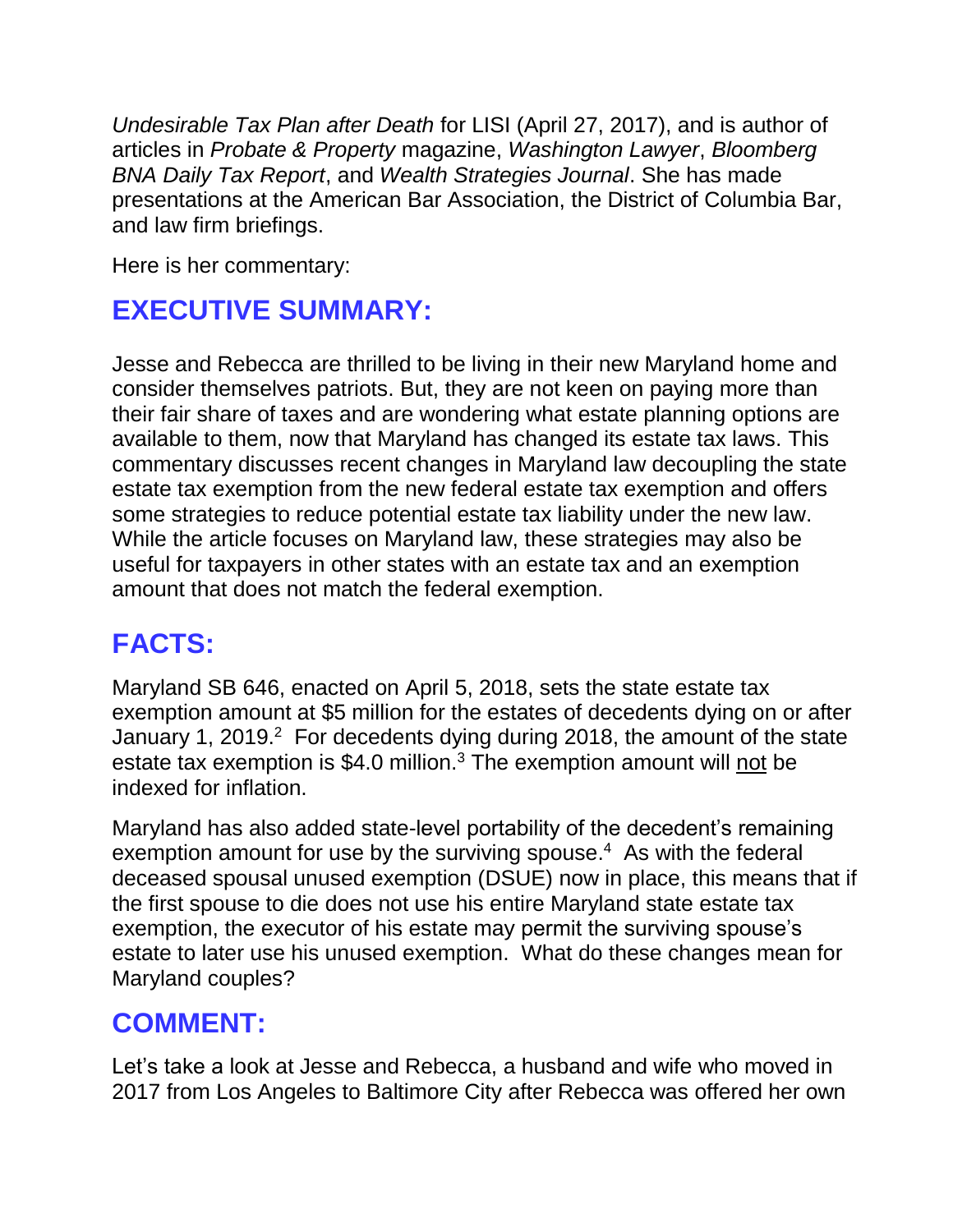show, *Wake Up Baltimore*! Rebecca's "huge" signing bonus, plus Jesse's royalties from the smash success of his latest *General Hospital* soundtrack, have pushed their net worth to \$60 million. The new Maryland law means that the state estate tax exemption amount is decoupled from the federal estate tax exemption, which is now \$11.18 million due to the 2017 Tax Cuts and Jobs Act. Because of this gap, more of their estates may be subject to state estate tax than to federal estate tax.

### **Reduction of Maryland Taxable Estate During Lifetime**

*Six "Super" Ideas for Using that "Huge" New Exemption*, an article in IPB's March 2018 Estates, Trusts, & Tax Newsletter, <sup>5</sup> describes some strategies for taking advantage of the change in the federal estate tax exemption. While the article is geared to planning at the federal level, the ideas for making gifts would also work for Jesse and Rebecca to generate state level tax savings in Maryland.

The ability to make additional lifetime gifts as a result of the increased federal exemption takes on particular significance for taxpayers who live in a state such as Maryland which does not impose a gift tax. No transfer by Rebecca or Jesse during lifetime requires either the payment of a state gift tax or use of any Maryland estate tax exemption. Any plan to remove assets from their estates now could result in greatly reducing the amount of the estate tax liability payable in the future. Below is more detail about how two gifting ideas would play out.

**Giving to a Grantor Trust**: Rebecca could establish a grantor trust to benefit their sons, Nicky and Alex, providing trust income and principal for expansion of the twins' taco truck business. Rebecca's gift of \$5 million to the trust "freezes" the asset value on the date of the gift for purposes of the estate tax. Any appreciation in the value of the assets is free of gift and estate tax.

Rebecca could retain a "swap power" to substitute high-basis assets held outside the trust for low-basis assets held inside the trust. This provides two benefits. This would allow Rebecca to ensure that low-basis assets would be included in her estate and therefore receive a step-up in basis on her death. When an heir of her estate receives those assets and then later sells them, he or she would recognize less gain on the sale.

**Creating Non-Reciprocal SLATs**: If Jesse and Rebecca were concerned about losing access to their assets during their lifetimes, they could each create a Spousal Limited Access Trust (SLAT) for one another. To avoid the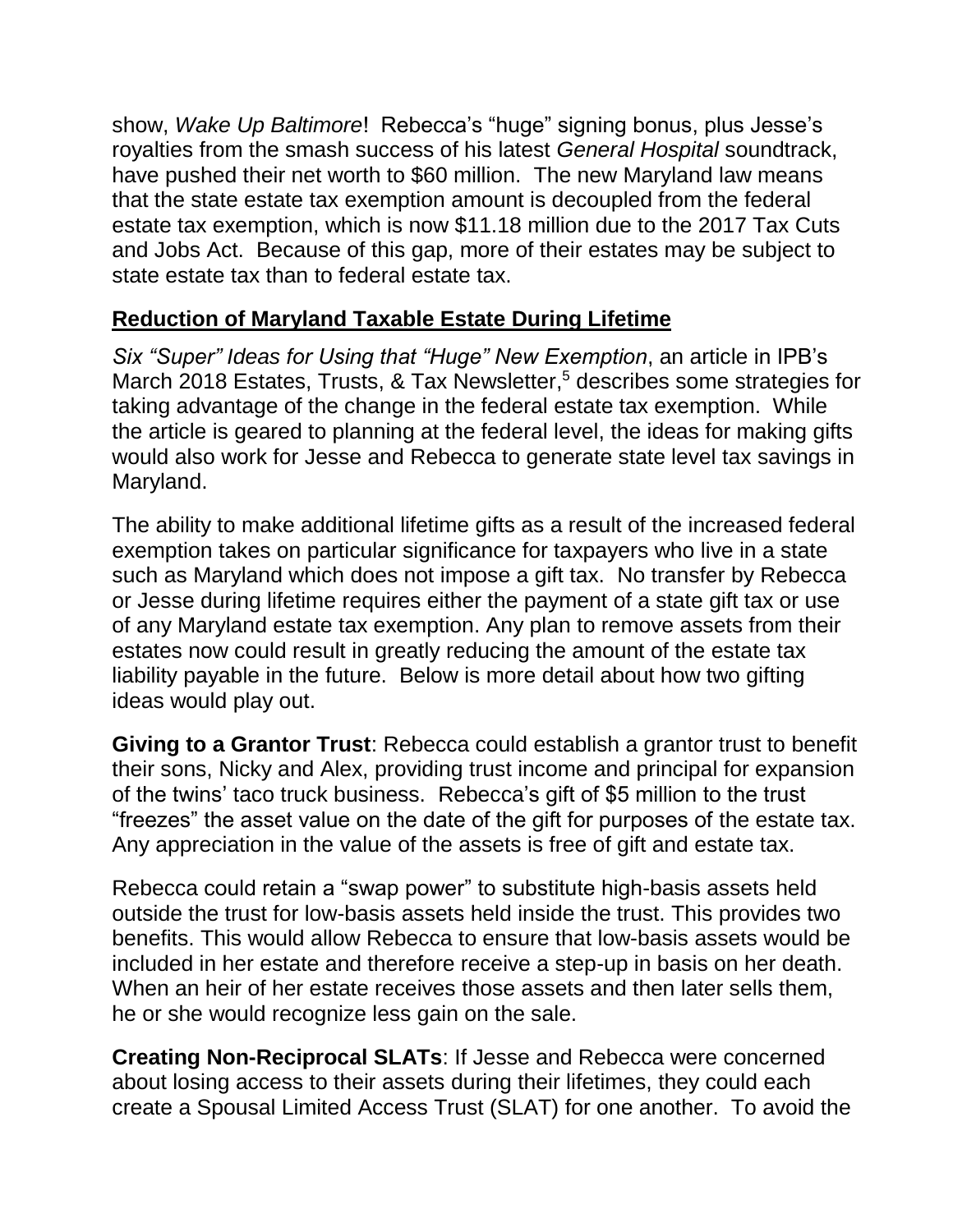"reciprocal trust doctrine,"<sup>6</sup> the SLATs should have different terms and beneficiaries.

Jesse could create SLAT#1 for Rebecca, Nicky, and Alex. Rebecca could create SLAT#2 for Jesse. This trust could also make discretionary distributions to Jesse's nieces, D.J., Stephanie, and Michelle, and D.J.'s BFF, Kimmy, whom Jesse rescued from marrying Duane in a Freddy Kruegerthemed Vegas wedding at age 18. SLAT#1 could authorize the Trustee to make income and principal distributions for the health, maintenance, education and support of the beneficiaries. SLAT#2 could require quarterannual distributions of income to Jesse. Danny, Jesse's brother-in-law, could serve as trustee of the trust created for Rebecca and the twins. Jesse could serve as trustee of the trust created by Rebecca for his benefit.

Each SLAT could permit the appointment of an independent trustee, such as a family friend or a trust company. The independent trustee could make discretionary distributions of principal for big-ticket items, such as the down payment on a summer home or a luxury vacation.

An advantage of these trusts is that any income or principal distributions to Jesse from SLAT#2 would be indirectly available to Rebecca as well. Jesse could use distributions made to him for the couple's household costs, mortgage payments, vacations, or other expenses Rebecca might have paid for or contributed to had the assets still been held in her own name. And the same advantages would apply to Jesse with respect to distributions from SLAT#1 to Rebecca.

### **"Porting" to Enhance Total Maryland Exemption**

The advent of the Maryland DSUE could be used to enhance the total state estate tax exemption amount available on the second spouse's death. This could help narrow the gap between the state estate tax and federal estate tax liability.

Unlike the federal exemption amount, the Maryland exemption amount would not be applied to lifetime gifts.<sup>7</sup> This is because there is no state gift tax from which gifts need to be sheltered.

Jesse's and Rebecca's estate planning documents could create a federal and state QTIP Marital Trust for the benefit of the first spouse to die. This would postpone all estate tax liability until the second spouse's death. This plan would not use any of the first spouse's federal or Maryland exemption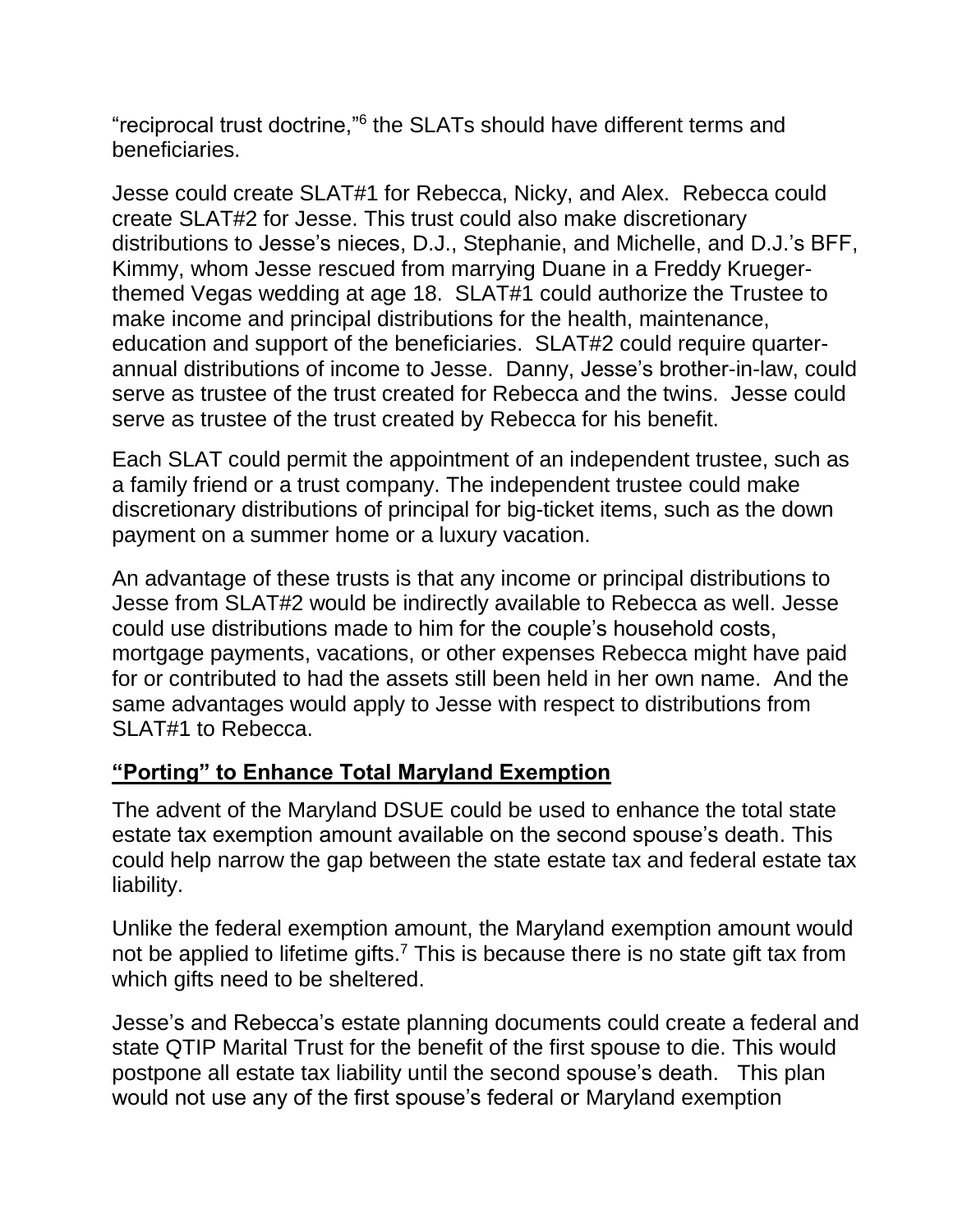amounts. Rather, the first deceased spouse's federal DSUE amount (\$6.18 million =  $$11.18$  million exemption  $-$  \$5 million allocated to the lifetime gift described above) and the Maryland DSUE amount (\$5 million exemption) would be "ported" to the second spouse's estate. He or she would then have \$10 million in Maryland estate tax exemption, and \$17.36 million<sup>8</sup> in federal estate tax exemption (\$6.18 million exemption amount + his or her own \$11.18 million exemption amount if he or she died before 2026). Other options exist for using the Maryland DSUE amount if the couple would prefer to use some federal estate tax exemption at the death of the first spouse.<sup>9</sup>

### **Planning Ahead to Use New Exemption**

The change in Maryland law may disappoint those who were hoping for a "huge" new state estate tax exemption to match the federal exemption amount. Still, there are opportunities to reduce state estate tax liability under the new law. These include (1) making lifetime gifts to reduce the state estate tax on the amount gifted plus its appreciation and (2) using the new Maryland deceased spousal unused exemption amount to reduce state estate tax liability on the death of the second spouse. With proper planning now, Maryland couples can realize significant tax savings and achieve their goals to assist family members both now and in the future.

### **HOPE THIS HELPS YOU HELP OTHERS MAKE A** *POSITIVE*  **DIFFERENCE!**

*Linda Kotis*

**LISI** Estate Planning Newsletter #2646 (June 25, 2018) at [http://www.leimbergservices.com](http://www.leimbergservices.com/) Copyright 2018 Leimberg Information Services, Inc. (**LISI**). Reproduction in Any Form or Forwarding to Any Person Prohibited – Without Express Permission.

## **CITATIONS:**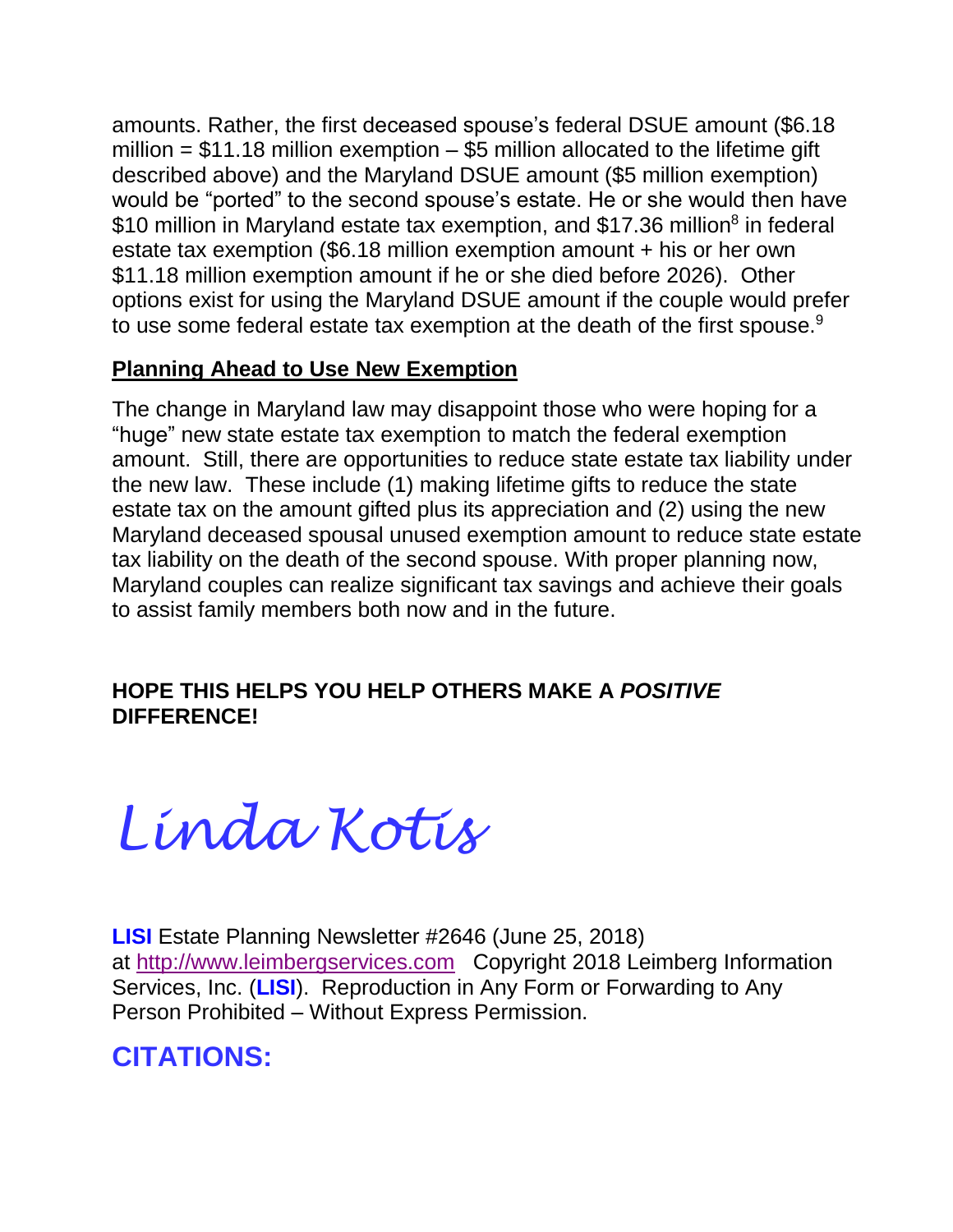<sup>1</sup> New Tax Changes for 2014. The General Assembly passed the following changes affecting Maryland tax laws for 2014: Estate Tax HB 739 – Maryland Estate Tax – Unified Credit. "The bill gradually conforms the Maryland estate tax to the value of the unified credit under the federal estate tax, thereby increasing the amount that can be excluded for Maryland estate tax purposes. . . . . The bill took effect July 1, 2014." Accessed on May 18, 2018 at

[http://taxes.marylandtaxes.gov/Resource\\_Library/Tax\\_Publications/ReveNew](http://taxes.marylandtaxes.gov/Resource_Library/Tax_Publications/ReveNews/Archives/2014_Summer.pdf) [s/Archives/2014\\_Summer.pdf](http://taxes.marylandtaxes.gov/Resource_Library/Tax_Publications/ReveNews/Archives/2014_Summer.pdf)

 $2$ Md. Code, Tax-General § 7-309(b)(3)(i)(6). The act takes effect on July 1, 2018.

<sup>3</sup> Md. Code, Tax-General § 7-309(b)(3)(i)(5).

 $\overline{\phantom{a}}$ 

<sup>4</sup> To take advantage of state level portability, (i) for the last predeceased spouse dying on or after January 1, 2019, a Maryland estate tax return for a spouse must be timely filed for the last predeceased spouse, on which the deceased spousal unused exclusion amount is calculated and an irrevocable election is made. If the last predeceased spouse died before January 1, 2019, or was not a Maryland resident and no property with Maryland estate tax situs was includible in the gross estate of the last predeceased spouse, the portability election must be made on such deceased spouse's federal estate tax return. Md. Code, Tax-General § 7-309(b)(9).

<sup>5</sup> http://www.ipbtax.com/publications-419.html

<sup>6</sup> A trust created by a settlor for her husband, with substantially identical provisions to a second trust created by the husband for his wife, and which puts each settlor in approximately the same economic position as if he or she had retained a life estate in the other spouse's trust, are considered to be reciprocal trusts. Pursuant to Section 2036(a)(1) of the Internal Revenue Code (the "Code"), the trust created by the settlor for his or her spouse would be includible in such settlor's gross estate at death. *U.S. v. Grace et al*., 395 U.S. 316 (1969).